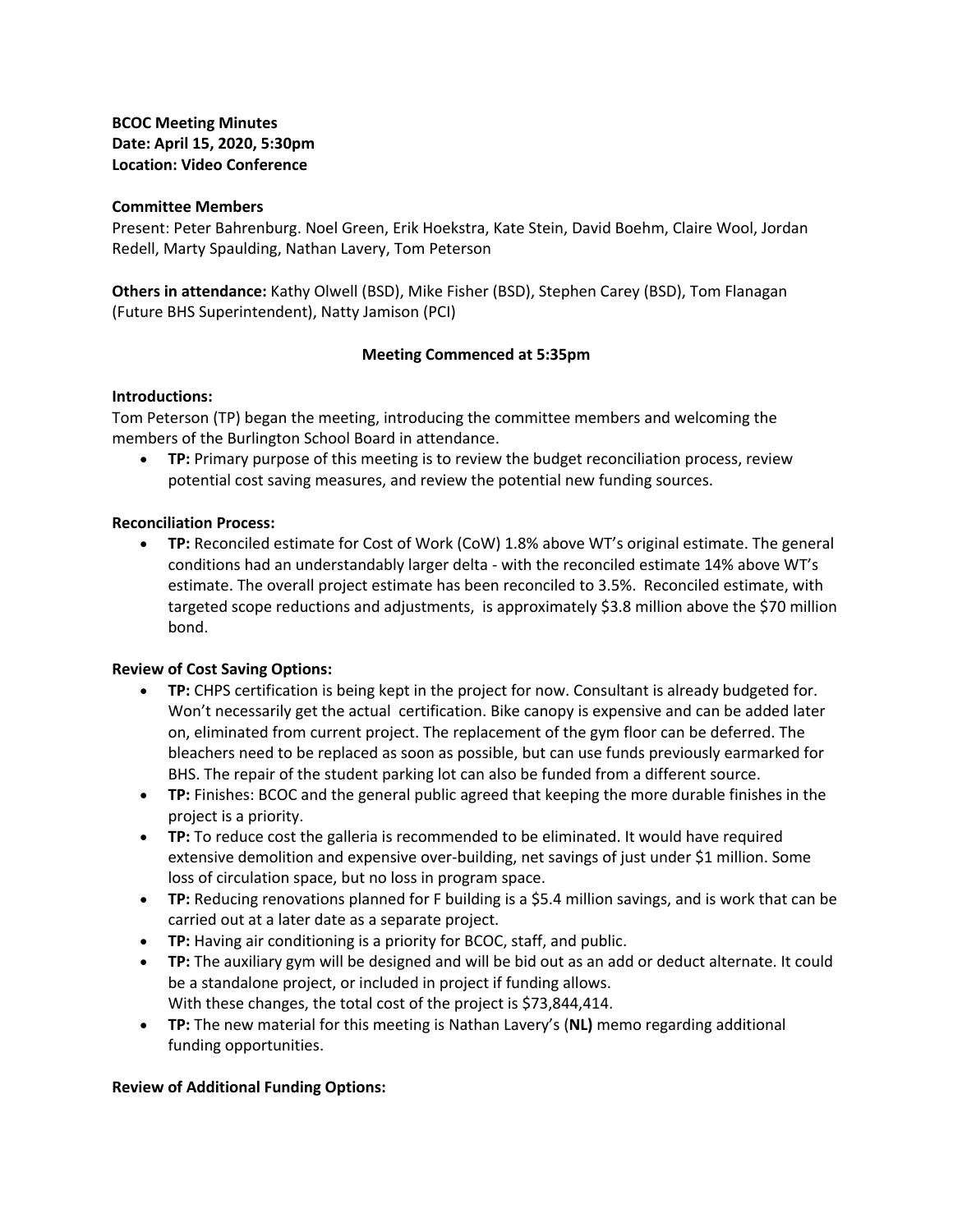- **NL:** The first item on this list (city waiving cost of zoning permit) is feasible, but not under district control. Revenue from Taft school lease could be applied to this project. That revenue should support OnTop, which has a large presence at the new BHS facility. There was an allocation from the Capital Plan proceeds, already earmarked for BHS that could be applied to this project. I am confident that with the variety of options available, we can hit the \$4 million.
- **TP:** Square footage of program space for Ontop in the new facility will be roughly 7,000sf. +/- The rough sf price for this project is \$377/sf, which means the OnTop program space will cost roughly \$2.6 million.

## **Project Highlights:**

• **TP:** Project highlights: Accessibility and ADA compliance, new connectors between buildings, upgraded restrooms, air conditioning, improved circulation including new elevators, a new roof, better insulation, windows and efficiency. There will also be much better safety, with fewer entry points and better lines of sight. There will also be improved fire protection.

## **Work in Summer 2020:**

• **TP:** The construction of a standalone electrical room can possibly be done this summer, allowing electrical runs to be made as the project progresses. The replacement of the bleachers in the gym, and replacement of the gym floor if the funding and the timing of schools reopening allows it. The student parking lot work could potentially be done as well. Potentially some asbestos abatement. A lot of this work hinges on permitting schedules and uncertainties related to the pandemic.

## **Next Steps:**

• **TP:** The BCOC will bring its recommendation to the school board next week, and depending on that result, the school board and BCOC will bring their recommendation to the board of finance at their next available meeting. Tentatively April 27, 2020.

## **Schedule:**

• **TP:** BRD has produced a more detailed schedule, but generally: If we get approval from the school board and board of finance in May, design development could be complete by October. We are hoping to get Construction Documents complete by the new year, but that schedule is very tight. If that does happen, construction could begin in late spring of 2021.

# **Questions (BCOC Members):**

- **TP:** Opened the floor to questions: starting with members of the BCOC, and then school board members.
- **David Boehm (DB):** How confident are we that we can bridge the funding gap?
- **NL:** With the exception of the zoning permit fees, it is essentially money in hand, and I have no doubt that we can use it.
- **DB:** And what is the read of the board right now? And the city?
- **Clare Wool** (**CW**): The board might ask, what if we stick with the \$70 million and use the \$4 million identified by NL to pay down that debt? It would be irresponsible of the BCOC to present anything that does not meet OPRs. It's up to us to deliver the message in such a way that the school board understands this.
- **Jordan Redell** (**JR)**: After receiving NL's memo, and discussing it with my colleagues, we have some questions: what is the \$400,000 zoning cost based on?
- **TP:** We calculated it based on the rates published by the zoning department.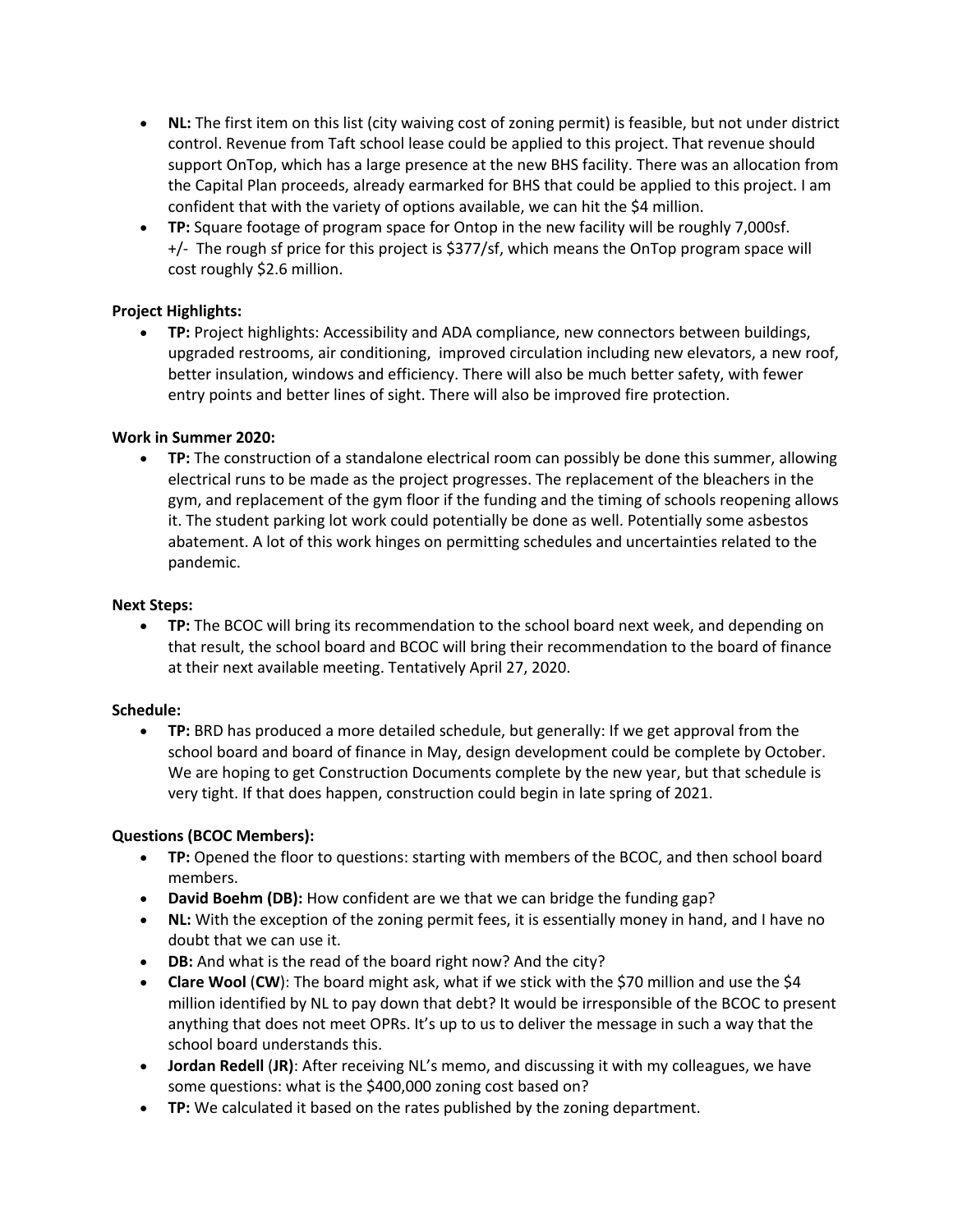- **JR:** Can you provide a detailed breakdown of these fees? It is likely that at least some of these fees will need to be paid, but some might be able to be eliminated. Scott Gustin is ready to help with questions.
- **NL:** Is that \$400k amount already in the budget?
- **TP:** Yes.
- **NL:** Whether the amount is higher or lower in is immaterial, what matters is how much the city can waive.
- **JR:** Is there a building permit fee?
- **TP:** Yes.
- **JR:** Having a list of all of the city costs would be really helpful. Under state statute the major impact fee will not apply. Tom were you aware of that?
- **TP**: No. For all city permit fee expenses we were budgeting about 800k.
- **Marty Spaulding (MS):** Do you think these questions could be answered ahead of the presentation to the school board?
- **JR:** I will do my best to expedite it, but it will likely need review by the department of education, and will likely still be an ongoing conversation.
- **DB:** Witnessing this process has been amazing. I know how hard it is to bring project costs down, from my own experience.
- **KS:** Yes, I am staying positive and excited about this project!
- **Eric Hoekstra (EH):** If NL has found a path, I'm not so focused on the \$70 million number, just on whether it can be funded.
- **MS:** The school board supported the BCOC seeking additional funding, so it is reasonable to expect that they will support this route.

# **Questions (School Board Members):**

- **Mike Fisher** (**MF):** I am thinking about the state education fund, and taking money that could be used elsewhere in the system. There may be significant budget shortfalls due to Covid-19.
- **Kathy Olwell** (**KO):** Has some of the money from the Taft lease been spent yet?
- **NL:** Yes, particularly on getting those programs set up in new spaces. The school board and voters committed us to using the funds for relocating programs OR other infrastructure needs.
- **MF:** But we could use it for other schools.
- **CW:** Yes, but capital plan funds have already been allocated.
- **MS**: This project, like all projects, is costing more than anticipated. But, we have a robust capital plan to address needs, and given that OnTop will be in BHS, using those funds for this makes sense.
- **Stephen Carey(SC):** I was happy to see NL's memo and to see funding this project will be possible. I was disappointed to lose so much of the wow factor, but I fully support this new approach. I hope my fellow board members will as well. Is the Taft money one time thing or recurring?
- **NL:** It's a 99 year lease, paid up front. Not recurring.
- **SC:** How solid are those reconciled estimate numbers?
- **TP**: A reminder that we are still in the Schematic Design phase, the full extent of the hazardous materials is still unknown, and the impact of the shutdown on the construction industry is unknown. With the information we have now, we are confident in the numbers.
- **JR:** How do you think Covid will affect construction?
- **TP:** I don't think costs will go down. A lot of what was driving costs was an aging workforce, lack of skilled labor etc. I think the best we can hope for is neutral impact.